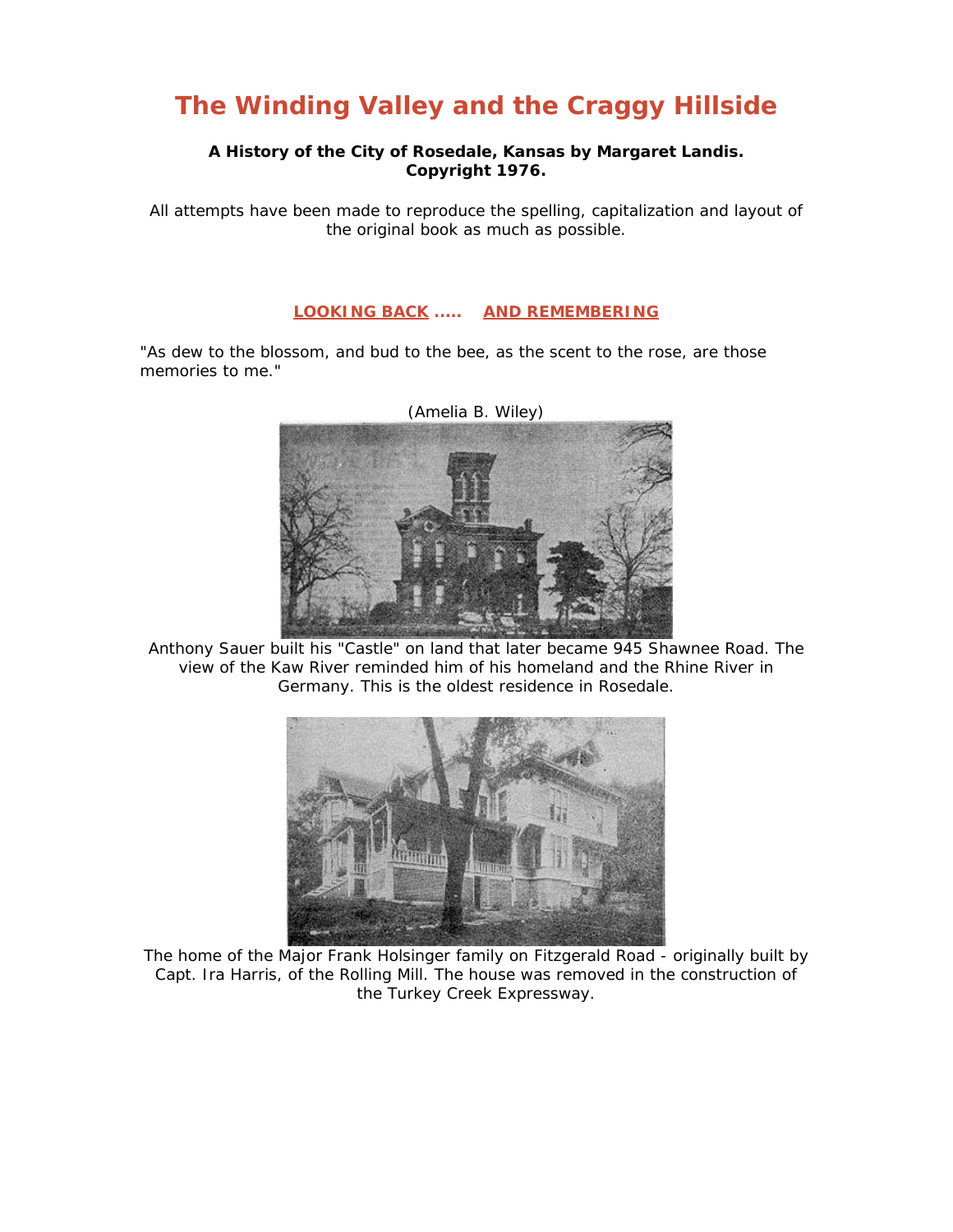

Lizzie Love - Grace Rankin - Jean Rankin (Neighbor) - (Mother) - (G. Grandmother)

The Rolling Mill built houses in the new town and leased them to the employees with the option to purchase them. This house was at 19 North Rolling Mill Street. It was leased then purchased by William Rankin. This property was in the Rankin Family from 1876 to 1965 - 89 years.



George Rushton, Sr. started the Rosedale Steam Bakery in Rosedale in 1888. Delivery wagons and employees of the Bakery on Southwest Blvd. in 1898.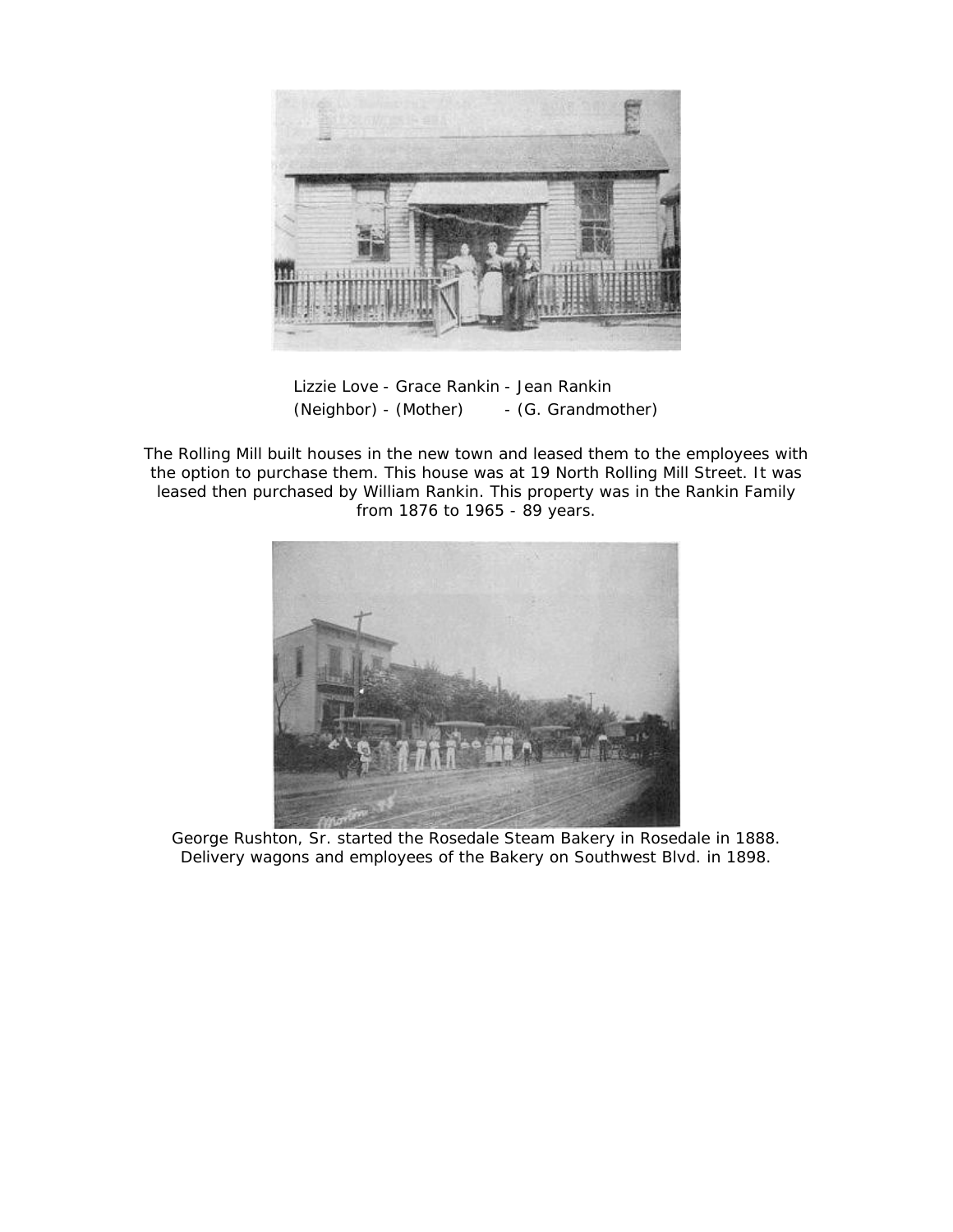

The McGeorge Block that included McGeorge's Hall, 1207 Kansas City Avenue was built 1889 by William McGeorge. The "Electric Theatre" was at 1205 Kansas City Avenue.



Eagle's Hall was originally built by J.M. Killmer in 1890, located at 1174 Kansas City Avenue. It was razed for the Turkey Creek Expressway Ramp - about 1968.



The Arms & Kidder Flower Mill was built 1898 at State Line north of Southwest Blvd. About 1929, the mill became The Moore-Lowry Flour Mills. Since about 1955, it has been "Sunshine Biscuits - Milling Division."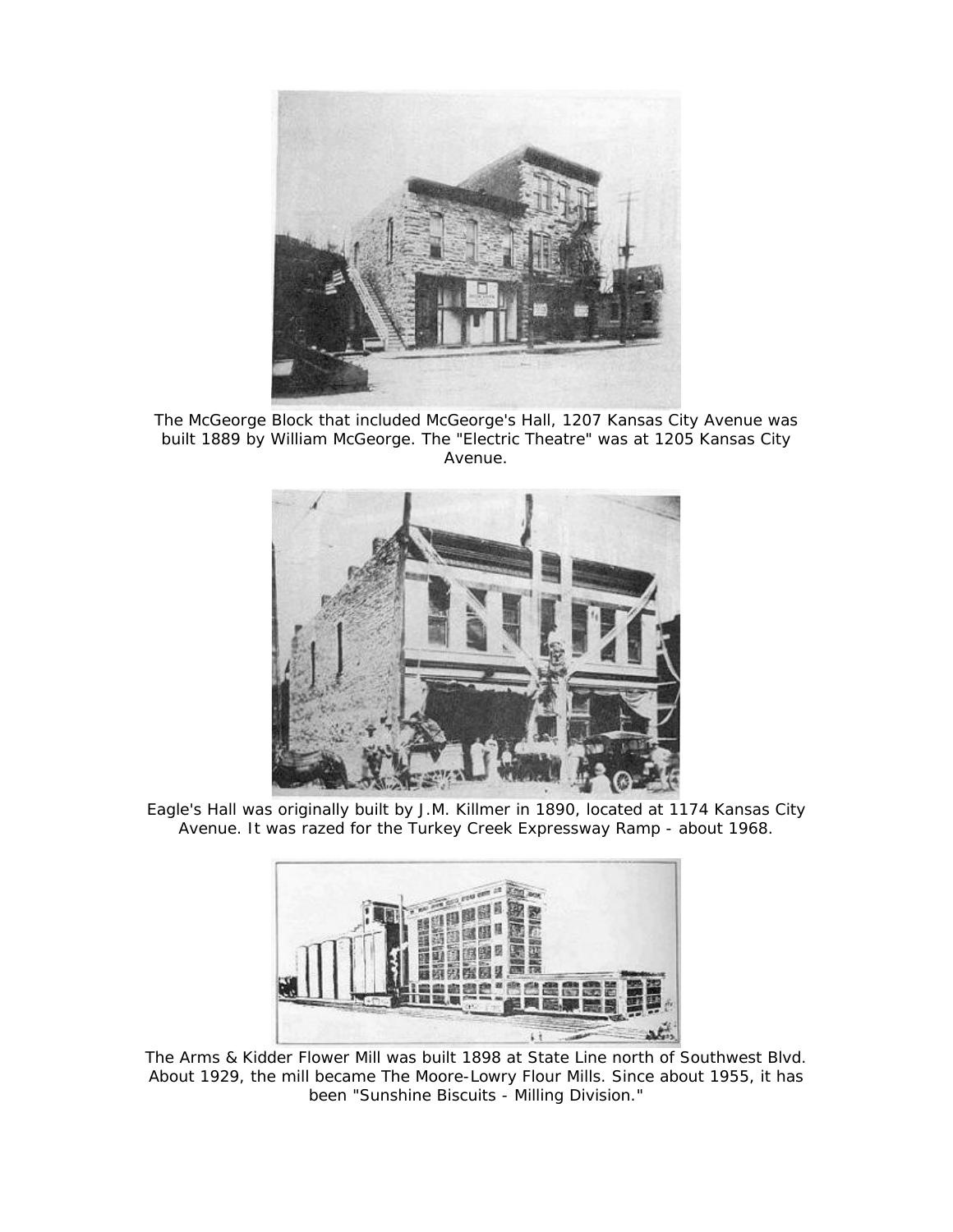

Union Hall was located at 520 Southwest Blvd. Built 1899. Archie Turner, Henry Keifer and Amos Martin were interested in the building. The second floor was used as a public hall.

Clyde Leavengood started his drug store business here.

The Inter-State News was published here for many years.

The Clasen-Morse Chevrolet Company owned the property when it was included in the Urban Renewal Project.



The North Rosedale Pharmacy was located at 650 Southwest Blvd. John D. Peeples, Proprietor, (Center of picture). He worked for Peter Clasen's Drug Store, then went in business for himself. Lee Iles is second from the left. (Others not identified at this time.)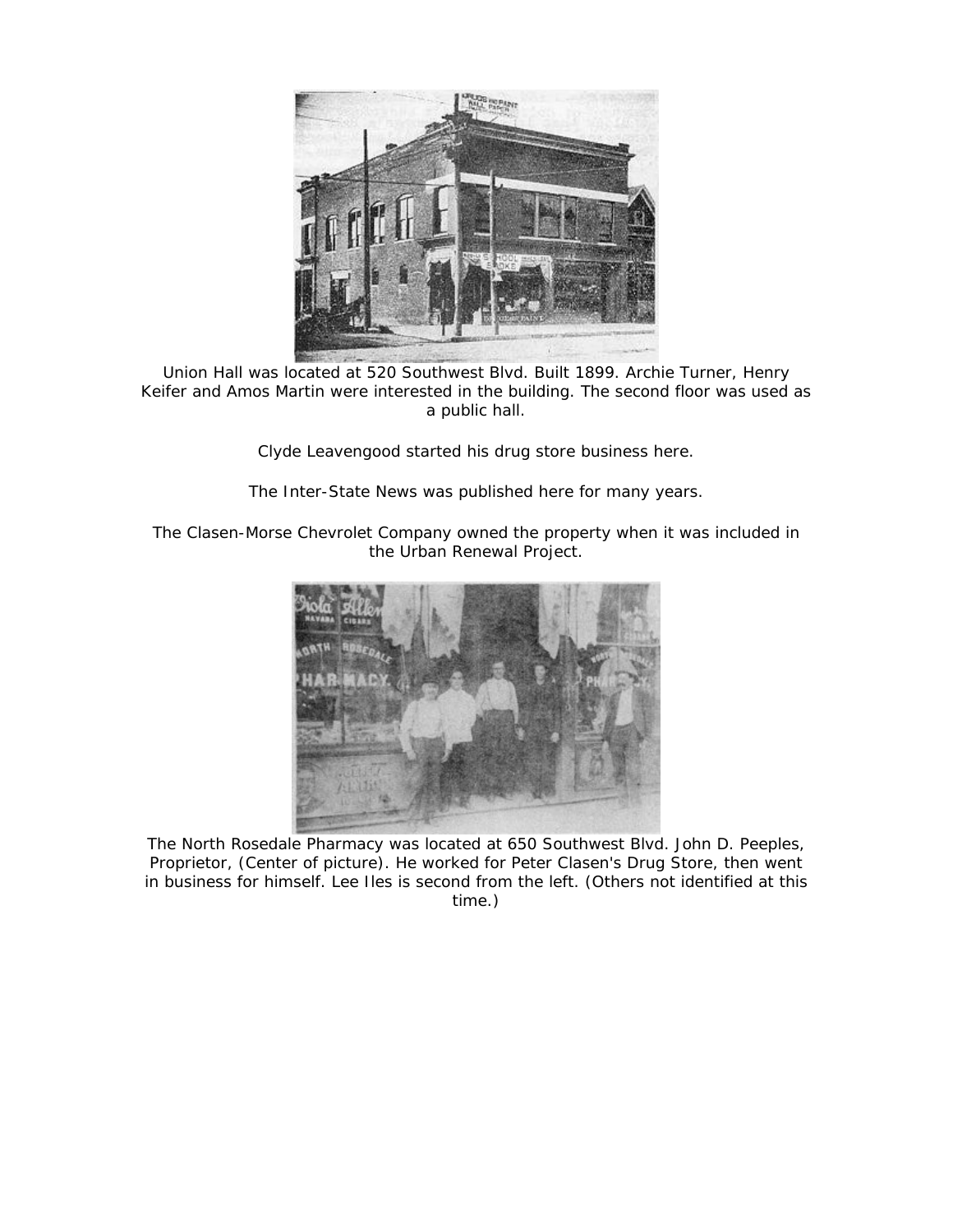

Chris W. Fincke built this building for his Feed, Hay and Grocery business at 726-728 Southwest Blvd. During the past 76 years, some member of the Fincke Family has been in business in this building. Julius Fincke, the Coal business for many years. Another son, Lou Fincke, the Hardware business. Now a grand-son has the Fincke Tackle Co.



George Gerner went in the Grocery business in 1902 at 900 Southwest Blvd. Next door a Dry Goods Store was operated by his brother-in-law, John Slater. Both families lived over their stores. This building is now a part of the Strasser block.



The Hocker's Grove Line, an interurban, that served the area south of Rosedale. This was before Merriam Boulevard was paved. James (Jim) Smith of Rosedale is the man in the picture.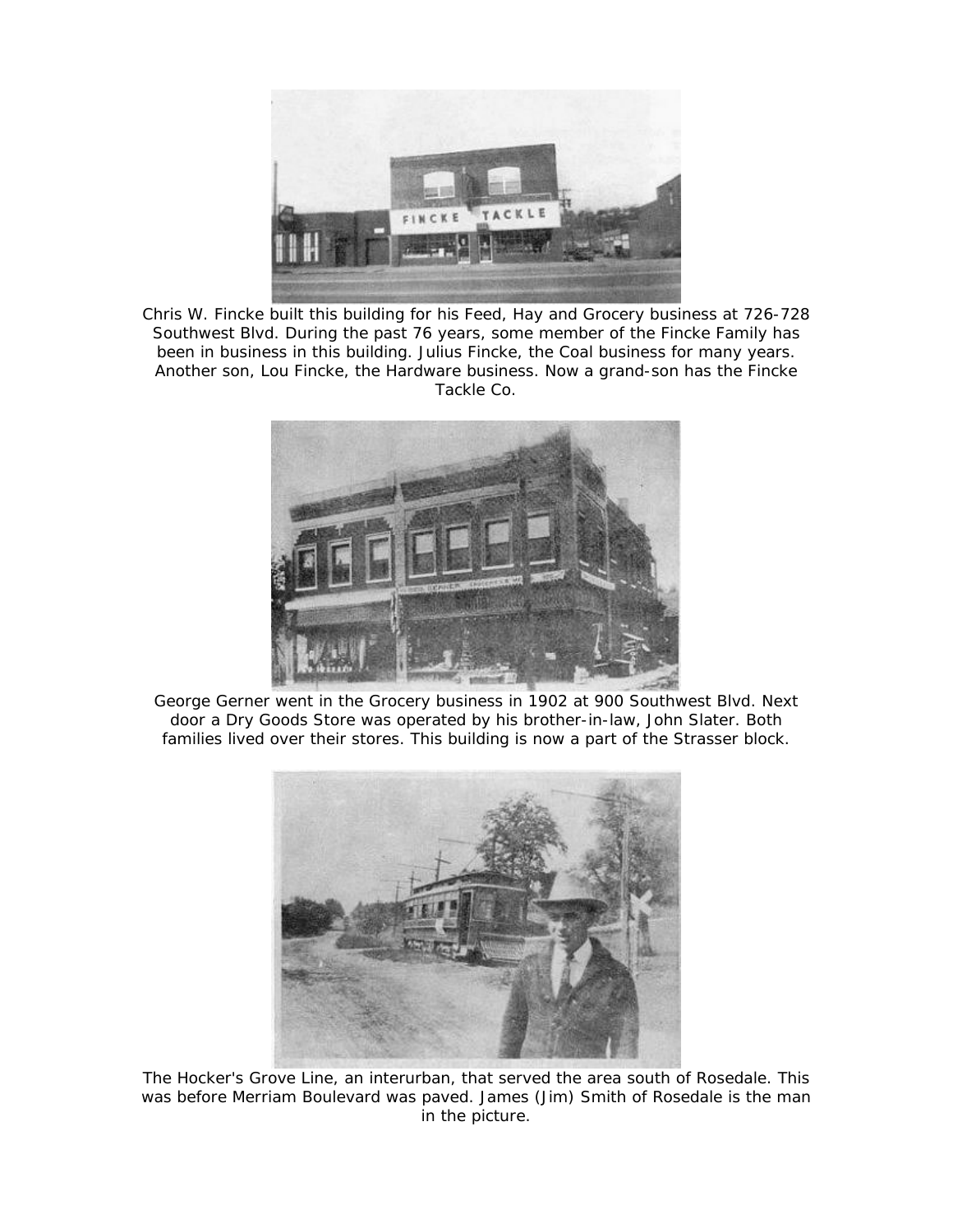The Rosedale State Bank opened for business Feb. 2nd, 1903 at 726 Southwest Blvd. (Fincke Bldg.)

This building was built in 1903 at 722 Southwest Blvd.

Dr. Ray Swinney and Dr. John Kennedy had offices on the second floor.

The building was remodeled in 1950.

There was another remodeling program in 1965 and Drive-Up Windows were added.

The move to 3500 Rainbow Blvd. was October 1971.





Bert Chronister, who was the most active in the organization, was associated with the bank for 46 years. Russell Crawford was also affiliated with the bank for many years.

The Officers when the bank was organized: President - A.J. Poor Vice-Pres. - E.S. McAnany Cashier - Bert Chronister Directors:

George Gerner Dr. O.M. Longenecker

Clyde Leavengood was a long time Director.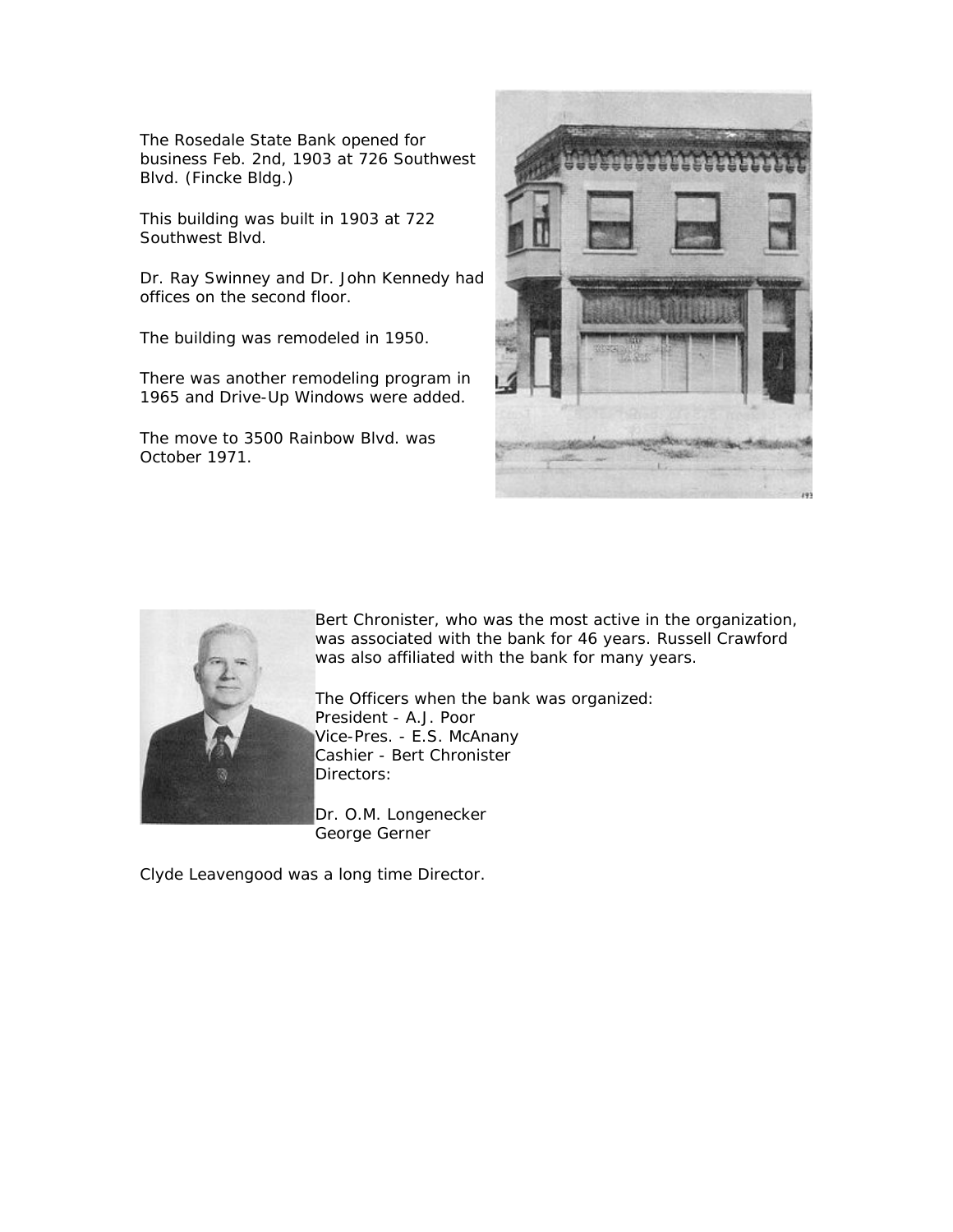

Dr. Simeon B. Bell benefactor of the Eleanor Taylor Bell Memorial Hospital and a donor of a connecting link of Southwest Boulevard.



Louis H. Rose, Postmaster and Civic Leader. Secretary of the Kansas Building and Loan Association.



The Geyser Mineral Springs occupied a 4-acre tract when this building was built in 1914. Modernized in 1952 to a 25-room hotel with "Spa Facilities" under the name of The Rosedale Mineral Bath and Hotel. When the Bath House property was taken for Inter-State 35 construction, The Country Manor Nursing Home

was the occupant.

The cornerstone for the Masonic Hall at 912-914 Southwest Blvd. was laid November 16, 1913.

Rosedale Masonic Lodge No. 333 used this hall for 58 years.

A new hall was built in 1971 at Johnson County, Kansas.

This building is now occupied by The Strasser Hardware Co.

Prior to the building of the Masonic Hall, this was the location of the "Gambrina" Hotel and later the "Central" Hotel of Rosedale.

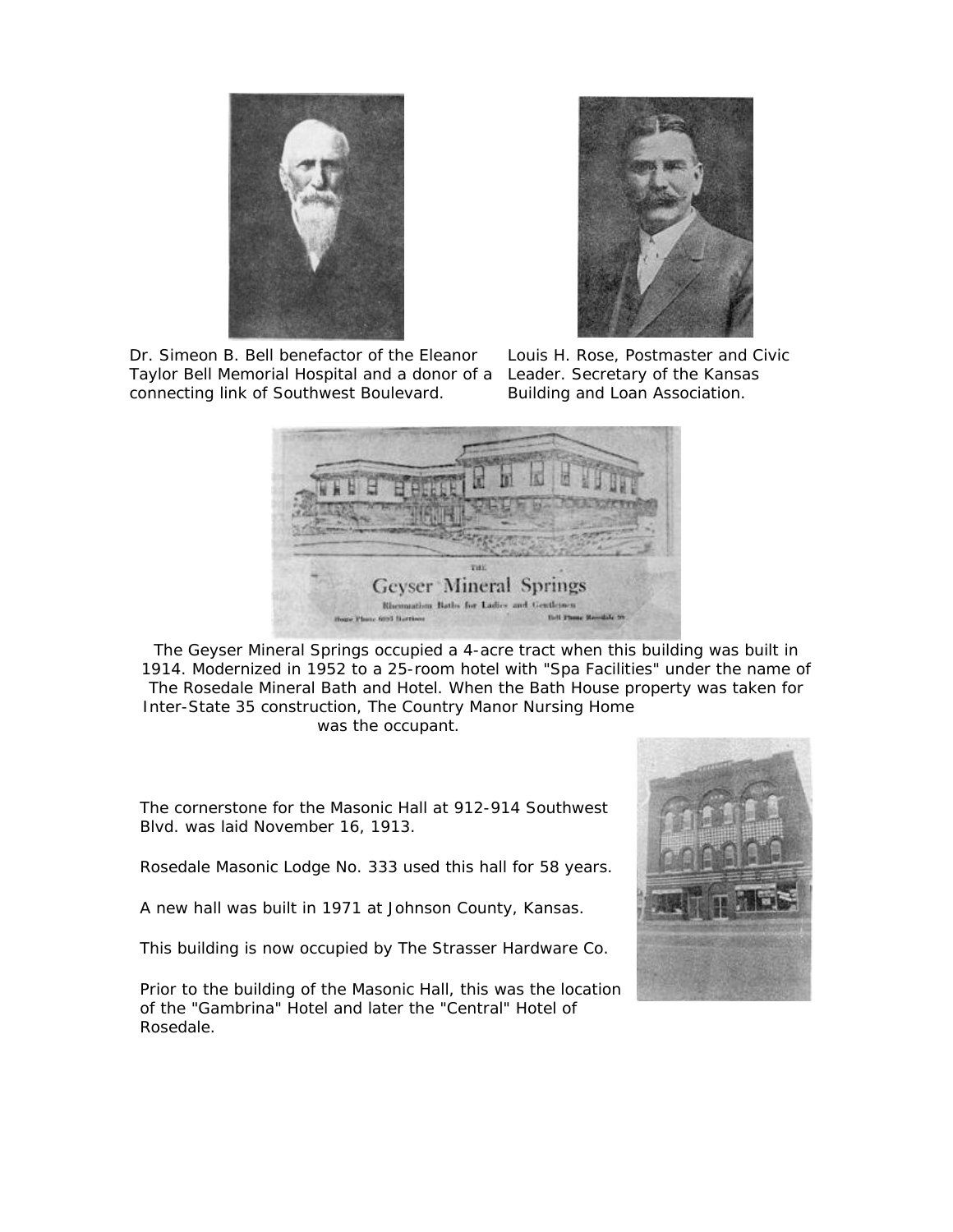

Mr. and Mrs. Wm. M. Lyles, Mr. Lawrence, Claude Strong Minnie and College Avenue about 1915

Before mechanical refrigeration, Ice Wagons were a welcome and familiar sight in the summer time. Cards with the numbers 25-50-75-100 were placed in windows to denote the amount (weight) of ice the customer wanted.

Other Ice Routes in Rosedale were the Holsinger Brothers, (George, Charles and John); H.H. Brooks and the McGrew Brothers.



The Superior Oil Company moved to Rosedale in 1915, locating at Shawnee and Valley Streets. James H. Morris, General Manager, F.L. Landis, Scretary and Jess H. Landis, Sales Manager. After being in Rosedale for 45 years, the business was sold in 1960.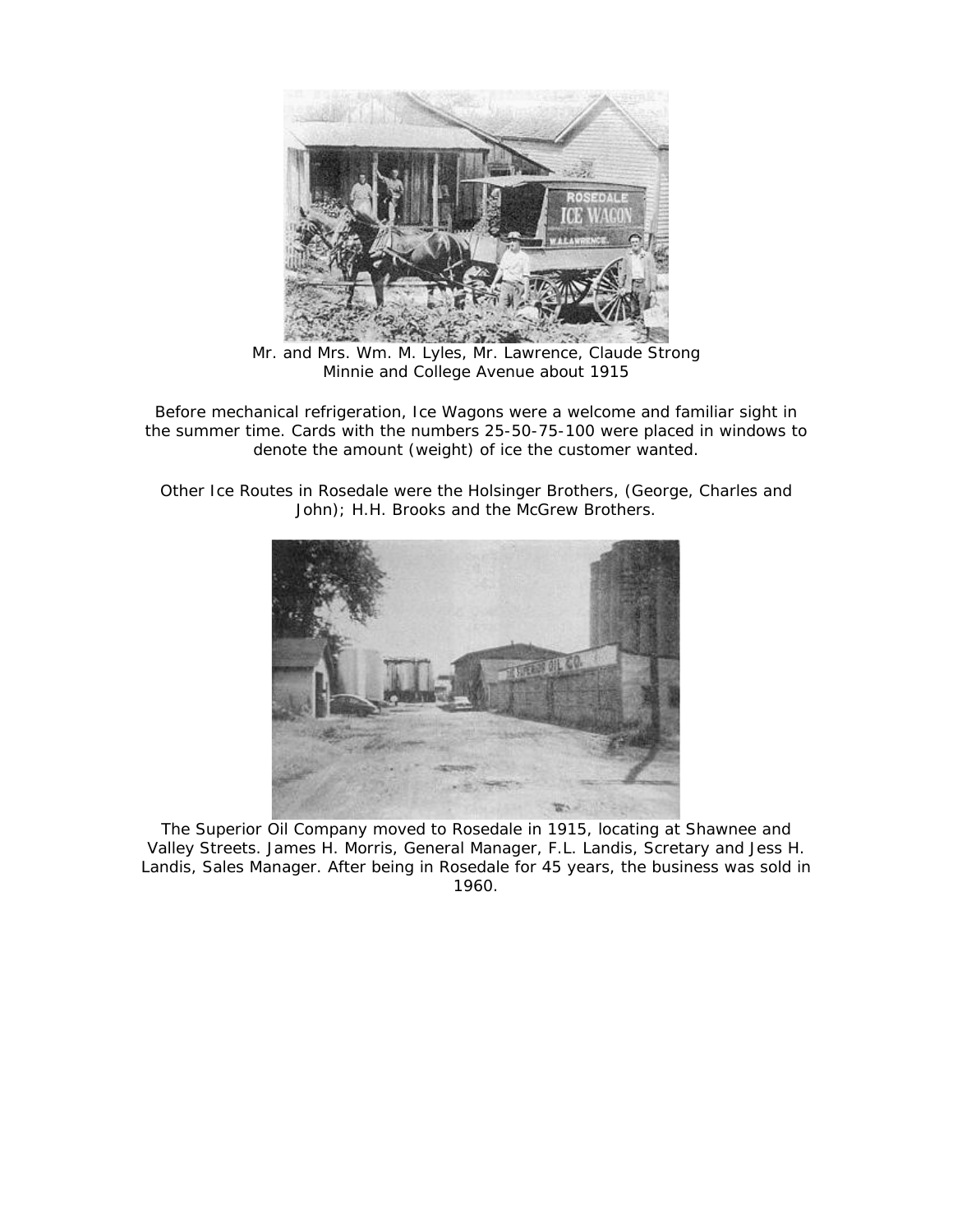

The former Bakery and Residence of Anthony (Tony) Johnston, 1621 and 1625 Dodd Street (now 39th Avenue.)



H.W. and Mrs. M.L. Gates, Funeral Directors, State Line and Southwest Blvd. This building burned 1917.



Gates Funeral Home rebuilt at State Line. Their residence on the right. The move to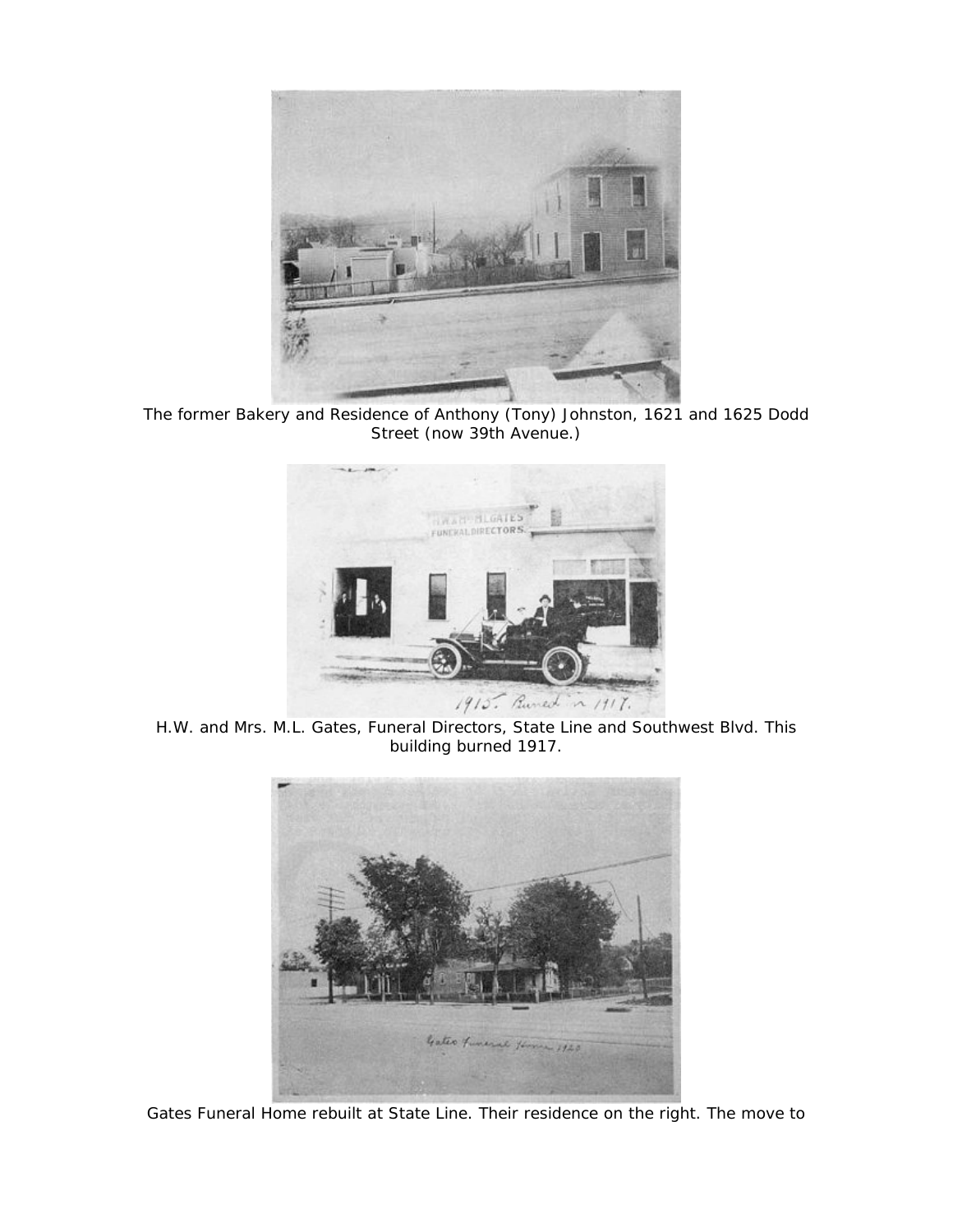their present location at 41st and State Line was about 1925 where descendants have continued the business.



Mrs. Mary L. Gates, Rosedale Business Woman for 68 years and active in community affairs.



Louis R. Gates, Rosedale's City Attorney, State Representative School Board, Civic Leader and and Federal Judge.



John Douglas Patrick, famous artist and teacher. Rosedale was his home for 35 years.



Frank Rushton, President of Business Man.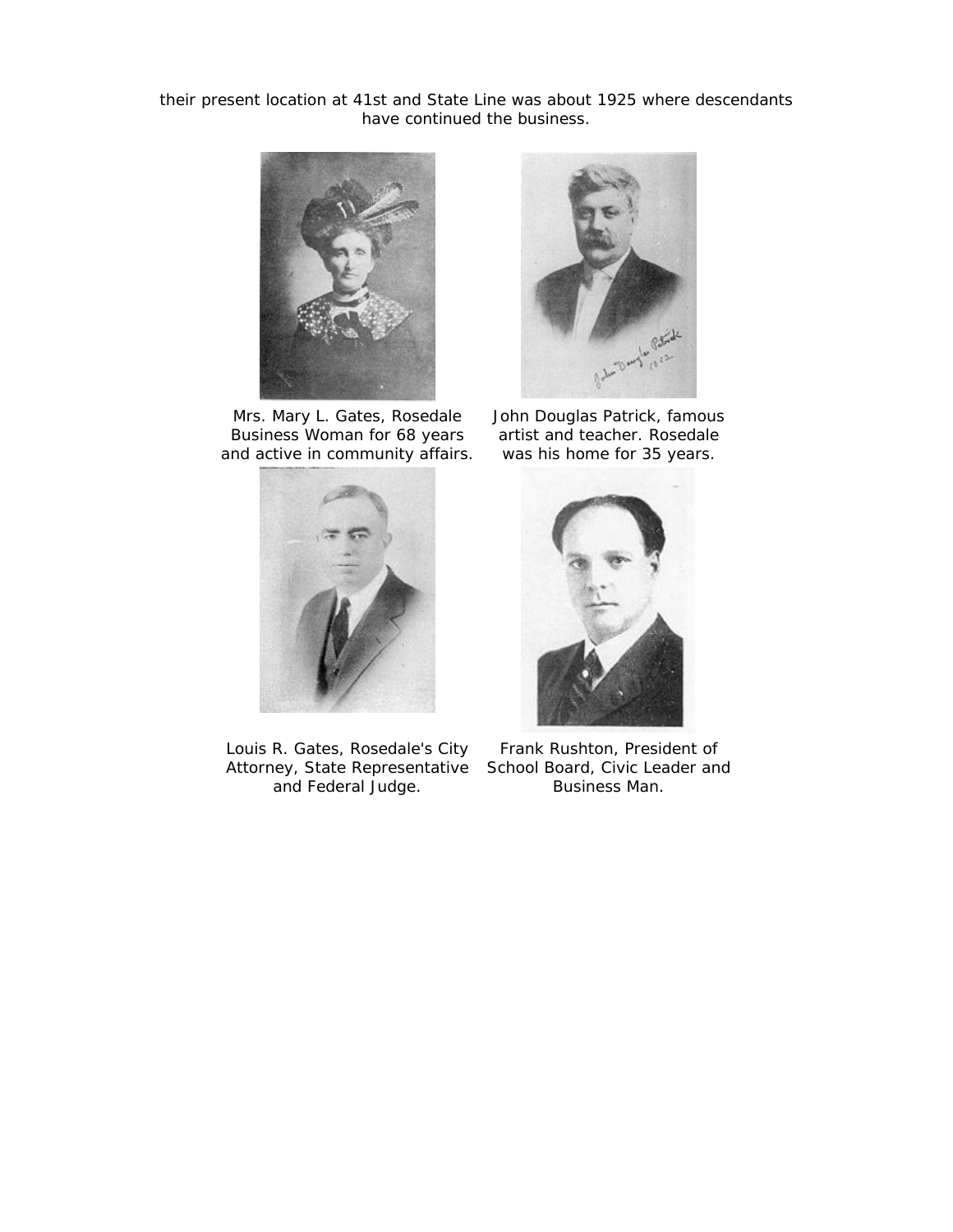

Wm. L. Morgan retired in 1970 after 65 years in the cleaning business in Rosedale. In 1922 as West End Cleaners at 1306 Southwest Blvd. Later as Rosedale Cleaners at 1419 Southwest Blvd.



Parker Transfer Company started in business (1919) at 1201 Southwest Blvd. Later at 734 Southwest Blvd. as The Parker Transfer and Storage Company.



S tate Bank in 1911. She was the first woman bank president i n Kansas. From an account in the Inter-State News, (Official Rosedale newspaper) "One of the few ladies at the head of banking institutions in the country." Mrs. Minnie Y. Trickey was elected president of the Commercial

Mrs. Trickey also served the City of Rosedale as Treasurer from 1902 to 1912.

Mrs. Trickey and her husband, L.C. Trickey, both taught in the first school in Rosedale at Cook's Hall.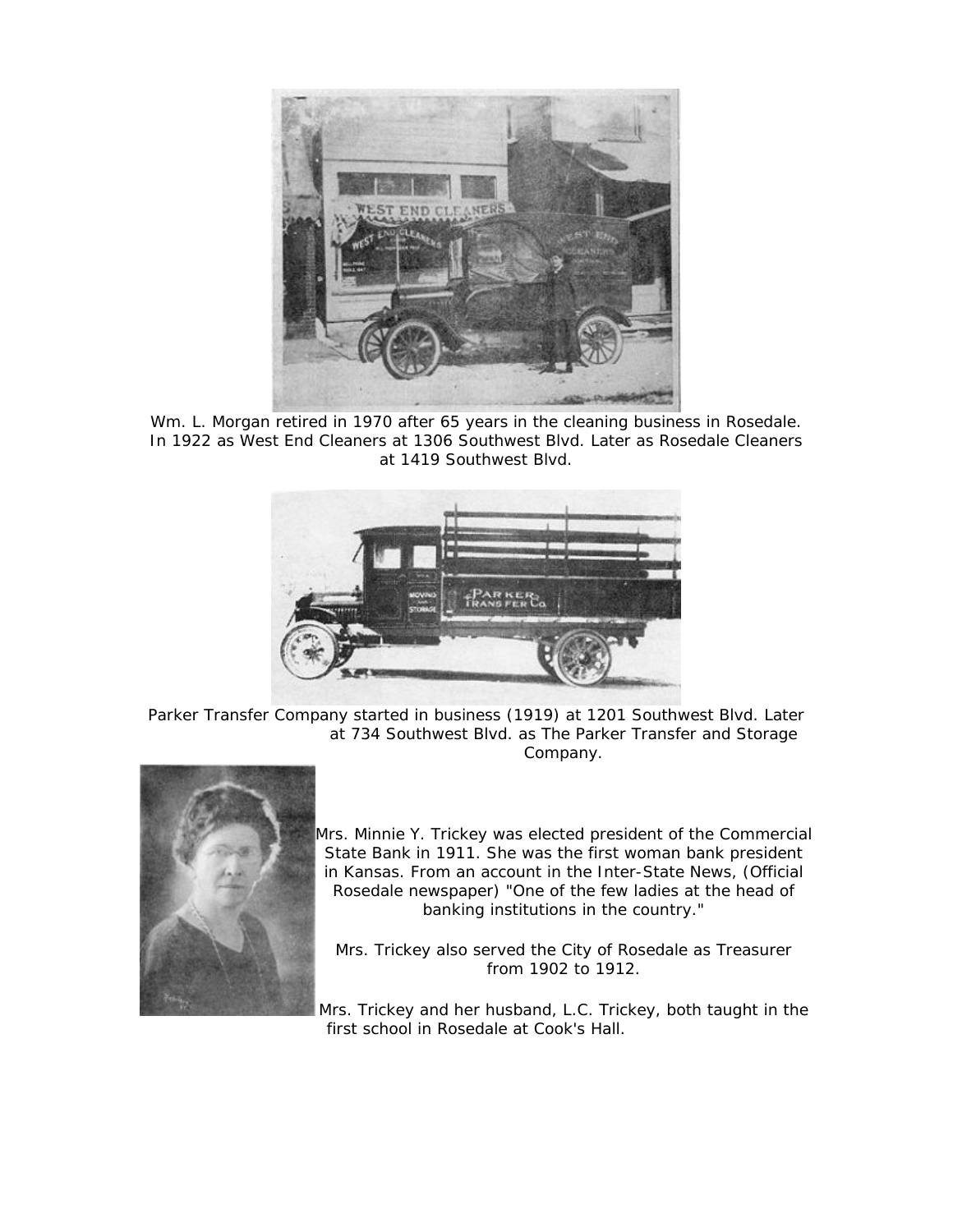

Cornerstone - Rosedale City Hall Erected 1912

Samuel Clasen Mayor

## Aldermen

| A.T. Stewart  | N.C. Gray    |
|---------------|--------------|
| J.R. Wimmer   | L.P. Chapman |
| J.L. Stuhlman | A. Anderson  |
| J.E. Harris   | J.F. Watson  |

Samuel Clasen .... "The Boy Mayor of Rosedale."

Later, (1927) he became "Mr. Chevrolet" of Rosedale.





The residence of Mr. and Mrs. Amos Martin, Second and Division Streets. Mr. Martin was a grain merchant and operated an elevator.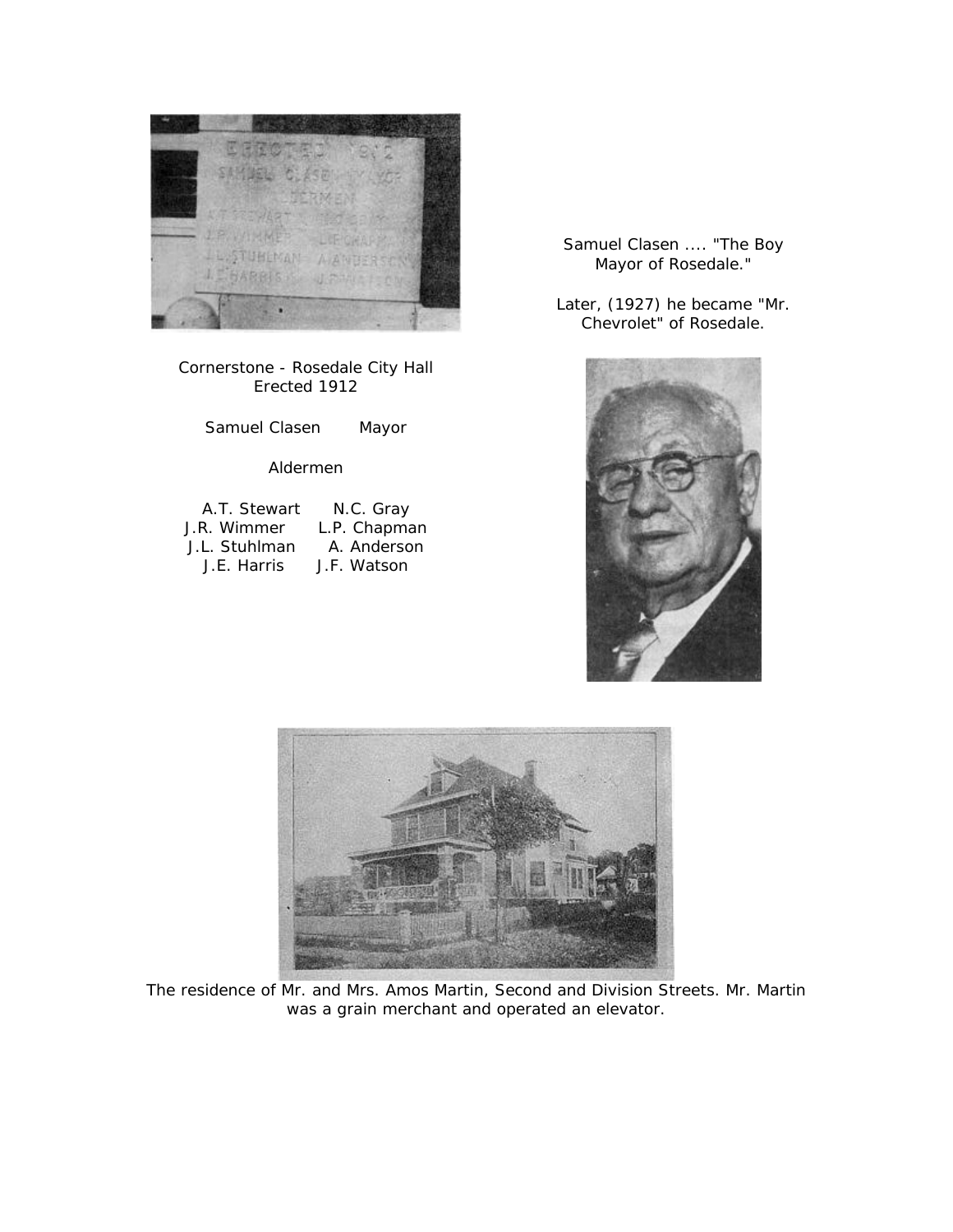

The residence of Mr. and Mrs. Archibald Turner, 111 Southwest Blvd. Mr. Turner was a contractor.



Residence of Dr. and Mrs. B.M. Barnett, 819 Southwest Blvd.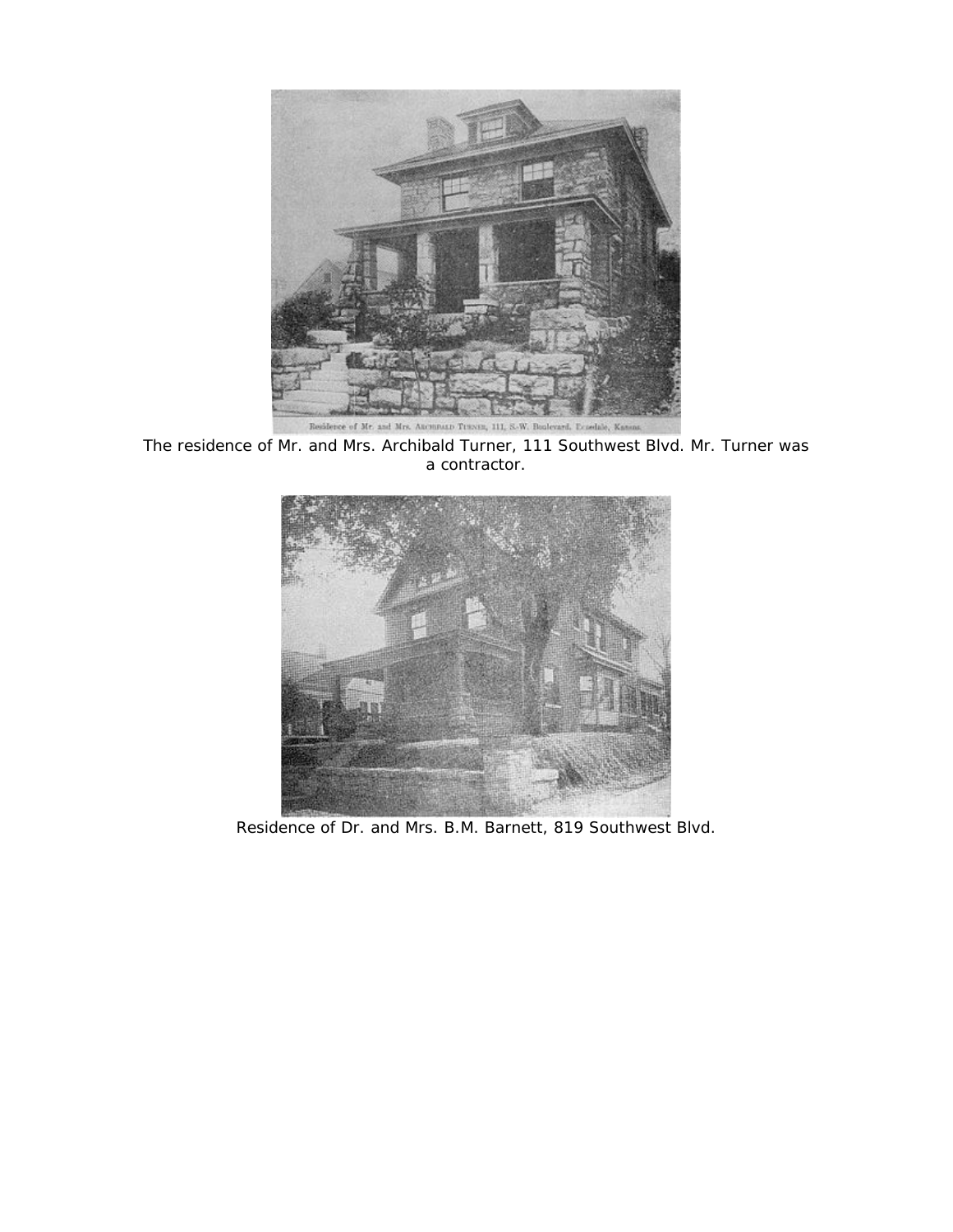

Residence of J.R. Kaufman, Corner Dodd Street and Washington Avenue.



The George Rushton Baking Company, in the 800 block of Southwest Blvd. was built in 1920. The Rushton Family operated a bakery for 58 years in Rosedale. The bakery was sold in 1946.



The Twin-City State Bank at 43rd and State Line was opened June 28, 1920. H.W.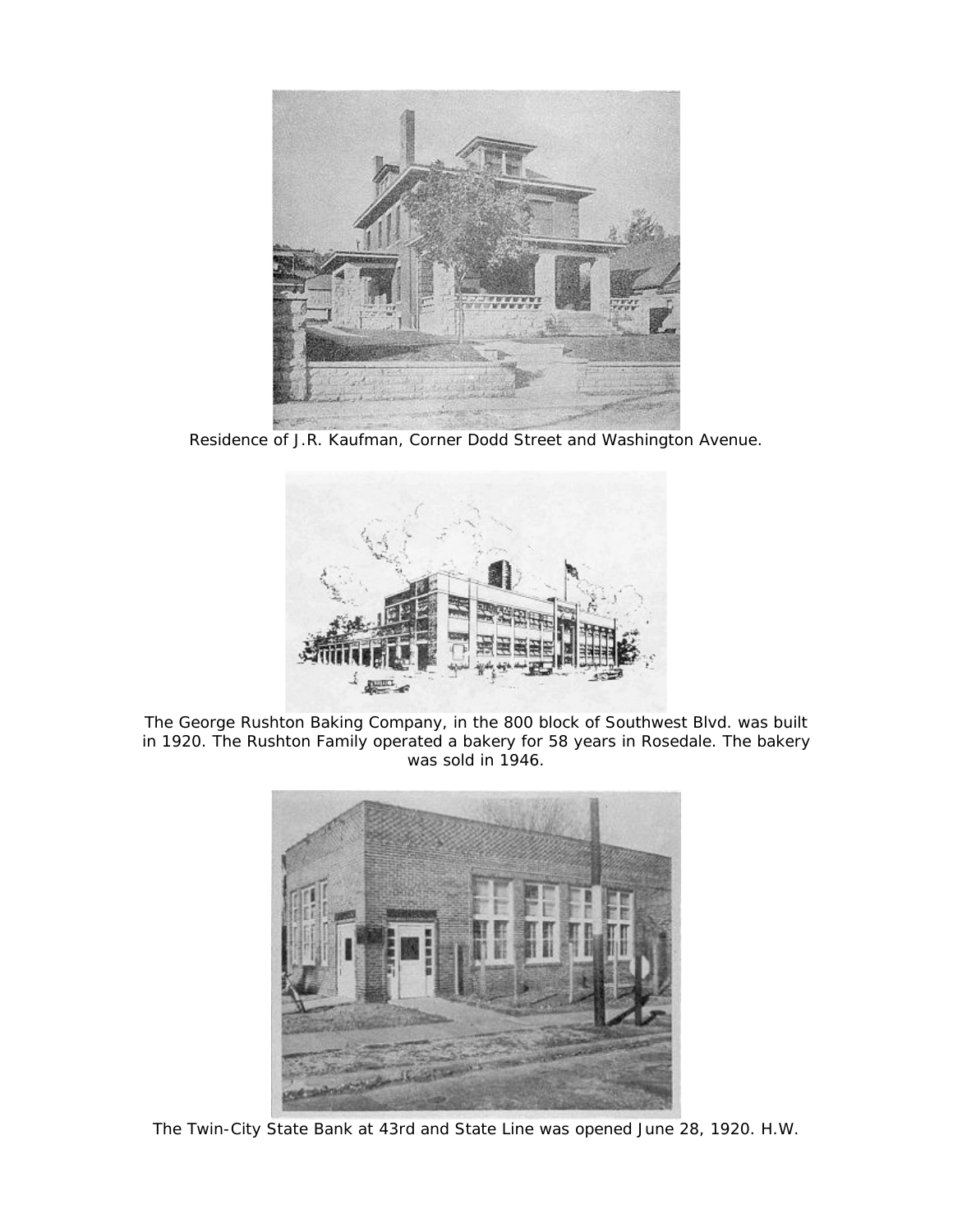Gates, President; C.E. Williamson, Cashier. Oscar Magnuson and S.H. Rennick were among the founders.



Before Rosedale High School had a football field games were played at The Rosedale Ball Park. A game played between Rosedale and Argentine, 1920. The Rosedale Ball Park was located at St. Charles Street, Frisco Railroad Tracks and South Rosedale Avenue. The Grandstand and Bleachers are pictured at the left.



The E.R. Slater Motor Company, 641-649 Southwest Blvd. The first Ford Agency in Rosedale. The corner building was built about 1921.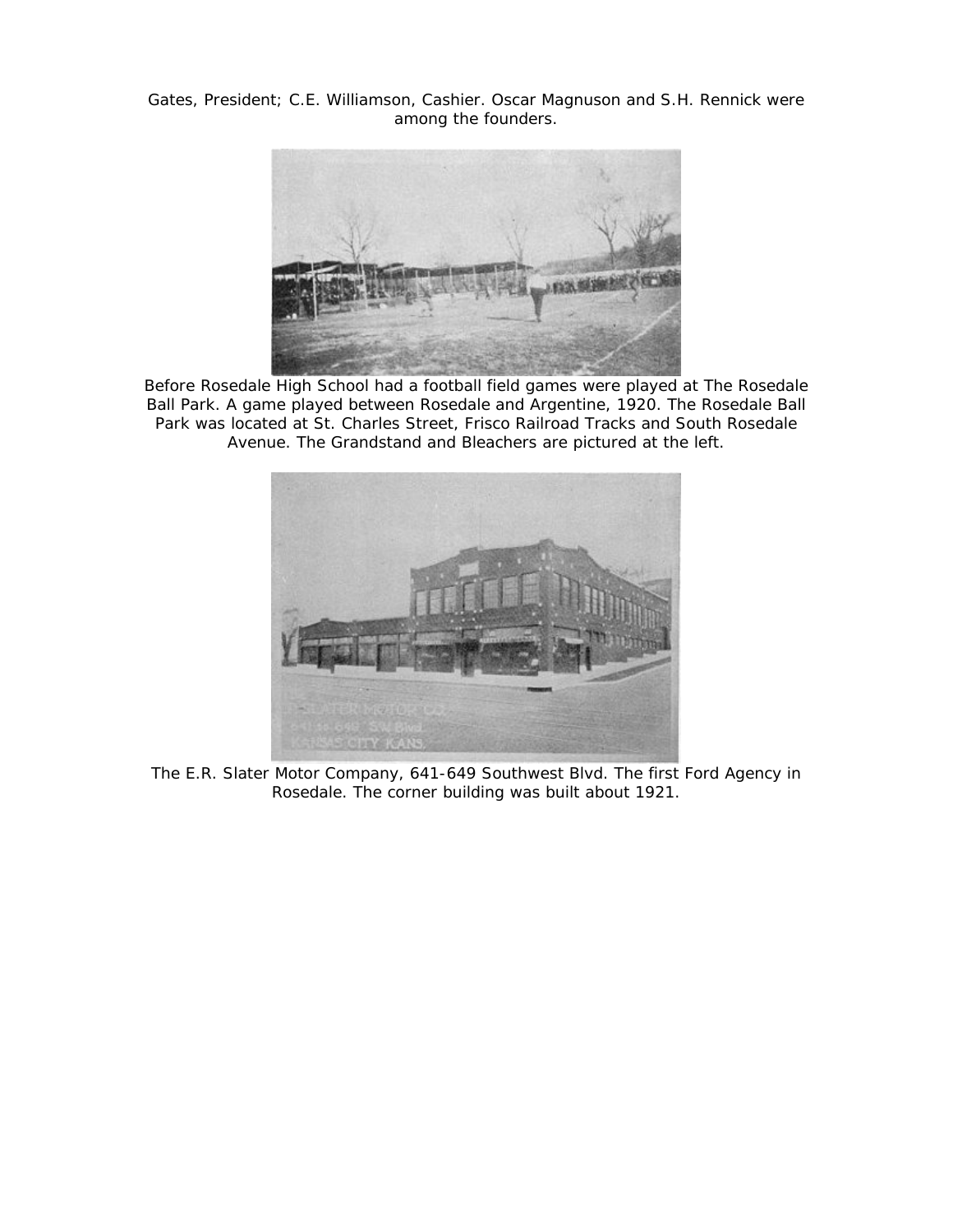

The Katy Elevator was built in 1923. Since 1951 it has been operated by the Bunge Corporation. The elevator has been enlarged to a capacity of 4,3000,000 bushel. (Southwest Blvd. at 7th St.)

Zeff's Clothing Store 1145 Southwest Blvd. was started in 1914 by Mr. and Mrs. Sam Zeff. Beginning as a shoe repair shop and branching out until it became a family clothing store.

A son, Isadore Zeff, took over the business in 1946. The store closed in June 1975, after the Zeff Family had been in business in Rosedale for 61 years.